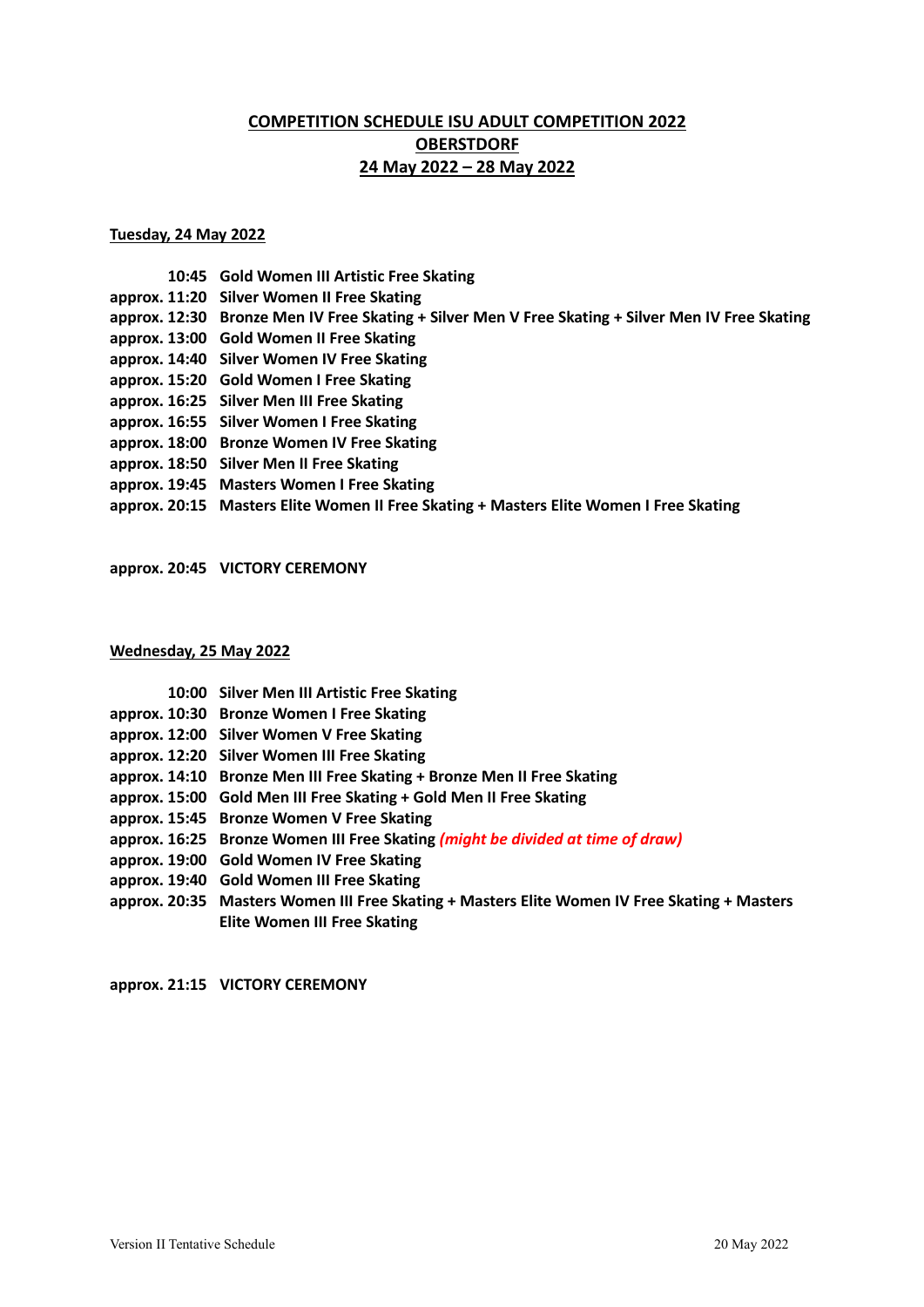# **Thursday, 26 May 2022**

- **10:00 Bronze Women II Free Skating**
- **approx. 12:00 Masters Women II Free Skating**
- **approx. 12:45 Masters Men III Free Skating + Masters Men I Free Skating**
- **approx. 13:40 Gold Men IV Artistic Free Skating + Gold Men III Artistic Free Skating + Gold Men II Artistic Free Skating**
- **approx. 14:10 Silver Men II Artistic Free Skating**
- **approx. 14:35 Bronze Women I Artistic Free Skating**
- **approx. 15:35 Gold Women IV Artistic Free Skating**
- **approx. 16:00 Silver Women III Artistic Free Skating**
- **approx. 17:20 Ice Dance Bronze Pattern Dance (1st Dance)**
- **approx. 18:10 Ice Dance Bronze Pattern Dance (2nd Dance)**
- **approx. 19:10 Ice Dance Silver Pattern Dance + Ice Dance Gold Pattern Dance + Ice Dance Masters Pattern Dance (1st Dance each)**
- **approx. 19:55 Ice Dance Silver Pattern Dance + Ice Dance Gold Pattern Dance + Ice Dance Masters Pattern Dance (2nd Dance each)**

**approx. 20:45 VICTORY CEREMONY**

#### **Friday, 27 May 2022**

## *Competition*

- **10:30 Bronze Men IV Artistic Free Skating + Silver Men V Artistic Free Skating + Silver Men IV Artistic Free Skating**
- **approx. 10:55 Silver Women V Artistic Free Skating + Silver Women IV Artistic Free Skating**
- **approx. 11:30 Bronze Women III Artistic Free Skating**
- **approx. 13:20 Silver Women I Artistic Free Skating**
- **approx. 14:00 Gold Women II Artistic Free Skating**
- **approx. 14:45 Bronze Women IV Artistic Free Skating**
- **approx. 15:35 Bronze Women II Artistic Free Skating**
- **approx. 16:45 Gold Women I Artistic Free Skating**
- **approx. 17:25 Silver Women II Artistic Free Skating**
- **approx. 18:15 Masters Women III Artistic Free Skating + Masters Women I Artistic Free Skating**
- **approx. 18:50 Masters Elite Women IV Artistic Free Skating + Masters Elite Women III Artistic Free Skating**
- **approx. 19:30 Ice Dance Adult Rhythm Dance + Ice Dance Masters Rhythm Dance**
- **approx. 19:55 Adult Pairs Free Skating**
- **approx. 20:10 Intermediate Pairs Free Skating**

**approx. 20:30 VICTORY CEREMONY**